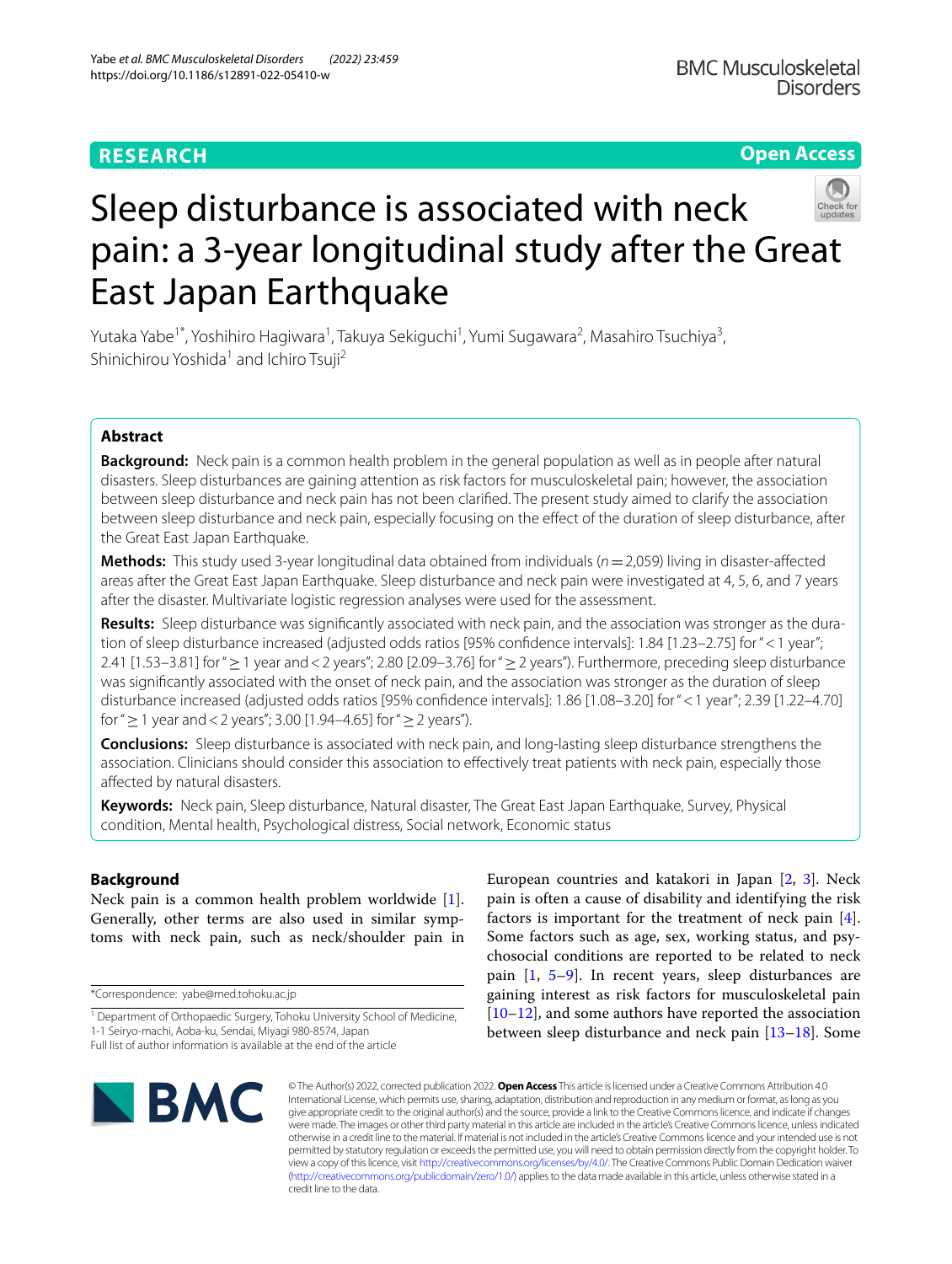cross-sectional studies have shown a high rate of sleep disturbance among people with neck pain [[13](#page-7-8), [17\]](#page-7-10). Moreover, some authors have shown that sleep disturbance is a prognostic factor of neck pain in longitudinal studies [\[15](#page-7-11), [16\]](#page-7-12). Although there have been some reports on this topic, its number is small and the association of sleep disturbance with neck pain is not clarifed.

Musculoskeletal pain and sleep disturbance are common problems after natural disasters  $[19]$  $[19]$ . The Great East Japan Earthquake (GEJE) attacked the northeast coastal areas of Japan on 11 March 2011, and caused severe damage [\[20](#page-7-14)]. Although reports of neck pain after natural disasters are rare, the prevalence of neck pain was reported to be high after the GEJE  $[21]$  $[21]$ , and deteriorated subjective economic conditions were associated with neck pain onset [\[22\]](#page-7-16). Furthermore, stressful conditions after the disaster increase sleep disturbance [\[23](#page-8-0)], which may also be associated with neck pain; however, the association between sleep disturbance and neck pain after natural disasters has not been reported. Clarifying the association between sleep disturbance and neck pain is important to develop strategies for the treatment of neck pain among people after natural disasters as well as in general population. The purpose of the present study was to elucidate the association between sleep disturbance and neck pain using 3-year cohort data of people after the GEJE, especially focusing on the efect of the duration of sleep disturbance.

#### **Methods**

#### **Participants**

A comprehensive panel study has been conducted with people living in the disaster-afected areas after the GEJE, such as Ogatsu, Oshika, and Ajishima areas in Ishinomaki city and Wakabayashi Ward in Sendai city in Japan. The first survey was conducted 3 months after the GEJE and repeated annually. This cohort aims to assess and support the physical and mental health conditions of people living in these areas since the health system was destroyed by the disaster. The initial population included in the survey were residents registered in the basic residential registry of Ogatsu, Oshika, and Ajishima areas and people living in prefabricated housing in Wakabayashi Ward. The present study used the data at 4, 5, 6, and 7 years after the GEJE (defned as the frst, second, third, and fourth time points, respectively) to assess the association between sleep disturbance and neck pain. For each time-point survey, the people who had participated in the survey conducted the previous year were called up (age≥18 years). At the frst point, 4,324 people were recruited, and 3,032 responded (70.1%). Among these 3,032 individuals, 2,635 participated in the second-point survey (86.9%). Of the 2,635 people, 2,361 responded to the third-point survey (89.6%). Among these 2,361 individuals, 2,119 participated in the fourth-point survey (89.8%). People with missing data on sleep conditions were excluded  $(n=60)$ , and 2,059 were finally included in this study (Fig. [1\)](#page-2-0).

#### **Neck pain**

Neck pain was assessed using a self-reported questionnaire based on the Comprehensive Survey of Living Conditions  $[24]$ . The question was "Have you had symptoms within the last few days? If yes, please check your symptoms (multiple choices were allowed)." There were 28 choices, such as "dizziness", "irritation", "head ache", "low back pain", and "katakori" (neck pain). The participants who checked "katakori" was considered to have neck pain. We used the data of neck pain at the fourth time point to assess the association between sleep disturbance and neck pain. In addition, we used the data of neck pain at the third and fourth time points to assess the efect of preceding sleep disturbance on the onset of neck pain.

#### **Sleep disturbance**

Sleep disturbance was assessed using the Athens Insomnia Scale (AIS). The AIS is a self-assessment instrument to report any sleep disorders and its validity was shown previously  $[25]$  $[25]$ . The AIS consists of eight items rated from 0 to 3 and sleep disturbance was defned as a score of >  $6/24$  on the AIS [\[25](#page-8-2)]. Duration of sleep disturbance at the fourth time point was defned and categorised into four groups as follows: (i) absent, absence of sleep disturbance at the fourth time point;  $(ii) < 1$  year, absence of sleep disturbance at the third time point and presence of sleep disturbance at the fourth time point; (iii)  $\geq 1$  year and<2 years, absence of sleep disturbance at the second time point and presence of sleep disturbance at the third and fourth time points; and  $(iv) \ge 2$  years, presence of sleep disturbance at the second, third, and fourth time points.

The duration of sleep disturbance at the third time point was also defned and categorised into four groups as follows: (1) absent, absence of sleep disturbance at the third time point;  $(2)$  < 1 year, absence of sleep disturbance at the second time point and presence of sleep disturbance at the third time point;  $(3) \ge 1$  year and < 2 years, absence of sleep disturbance at the frst time point and presence of sleep disturbance at the second and third time points; (4) and  $\geq$  2 years, presence of sleep disturbance at the frst, second, and third time points.

### **Covariates**

The following variables at the third or fourth time point were included in the analysis as covariates because they had the potential to be confounding factors: sex, age,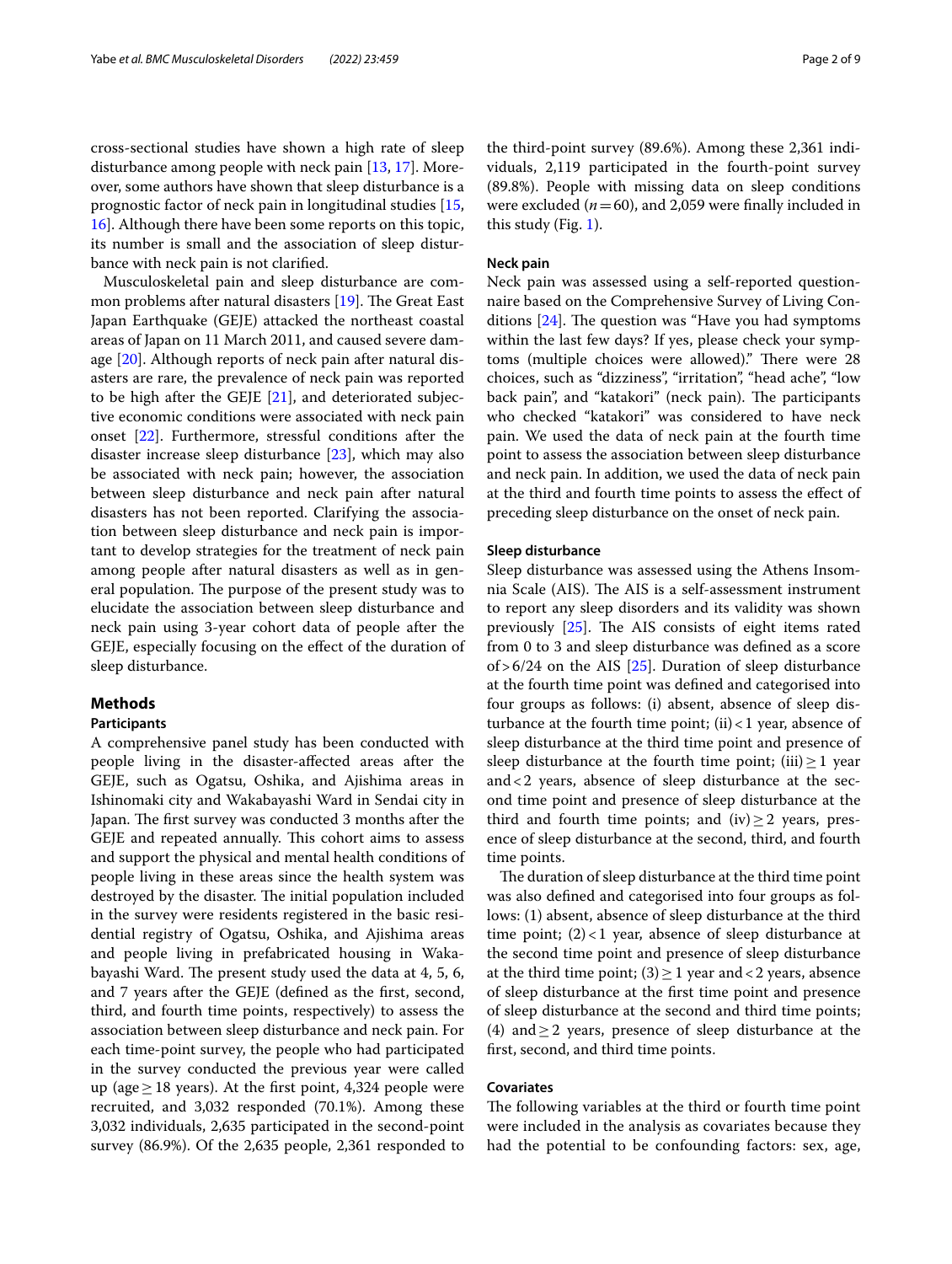

<span id="page-2-0"></span>body mass index, living area and status, smoking and drinking habits, comorbid conditions, working conditions, walking time per day, economic and psychological conditions, and social network. Psychological condition was assessed using the Kessler Psychological Distress Scale-6 (K6) [[26\]](#page-8-3). K6 consists of six questions for mental illness rated from 0 to 4 and its validity was shown previously [[27\]](#page-8-4). A score of  $> 10/24$  was defined as having psychological distress [[28](#page-8-5)]. Social network was assessed using the Lubben Social Network Scale-6 (LSNS-6) [\[29](#page-8-6)]. LSNS-6 consists of six items rated from 0 to 5 and is used as an indicator of social isolation, and its validity was also previously demonstrated [\[30](#page-8-7)]. A score of < 12/30 was defned as experiencing social isolation  $[31]$  $[31]$  $[31]$ . These variables were categorised as shown in Table [1.](#page-3-0)

# **Statistical analysis**

The  $\chi^2$  test was used to compare covariates due to sleep disturbances. Crude and multivariate logistic regression analyses were performed to assess the association between sleep disturbance and neck pain; the results were presented with their respective odds ratios (ORs) and 95% confdence intervals (CIs). In all analyses, the

outcome of interest was neck pain at the fourth time point. First, sleep disturbance at the fourth time point was used as the main predictor to assess the association between sleep disturbance and neck pain. Furthermore, the association between the duration of sleep disturbance at the fourth time point and neck pain was assessed. In addition, the participants were divided into subgroups based on age (<65 years or  $\geq$  65 years) and sex (male or female), and the association between sleep disturbance and neck pain was also assessed in these subgroups. The Wald test was used to assess the multiplicative interaction between sleep disturbance and age or sex. The covariates were set as variables at the fourth time point in these analyses. Second, participants without neck pain at the third time point were selected, and sleep disturbance at the third time point was used as the main predictor to assess the efect of preceding sleep disturbance on the onset of neck pain. Furthermore, the efect of the duration of sleep disturbance at the third time point on the onset of neck pain was also assessed. The covariates were set as variables at the third time point in these analyses. SPSS (version 24.0: IBM Corp., Armonk. NY) was used for all statistical analyses, and a *p* value of < 0.05, was considered signifcant.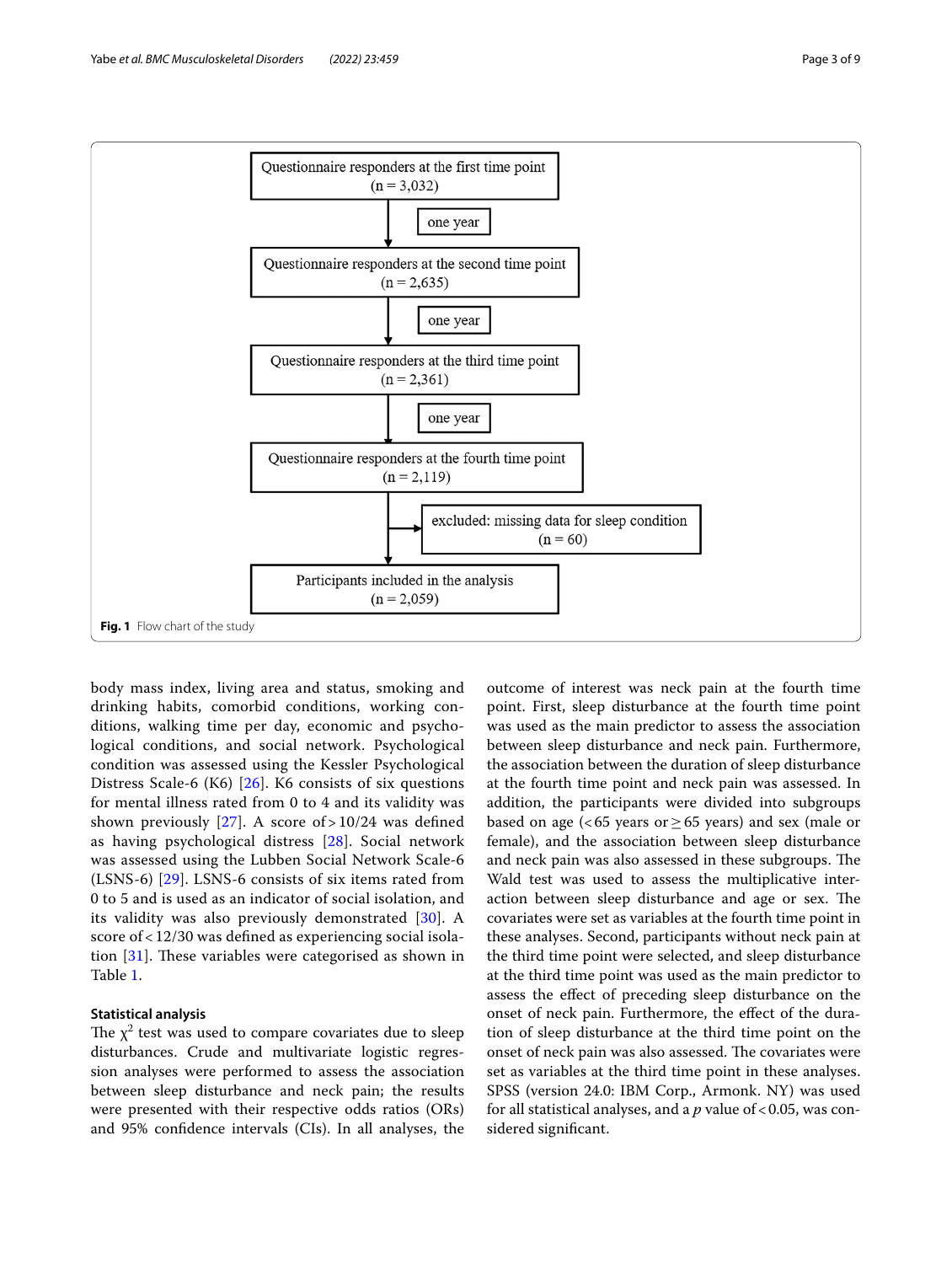# <span id="page-3-0"></span>**Table 1** Baseline characteristics

|                                     |              | Sleep disturbance at the fourth time point |            |         |
|-------------------------------------|--------------|--------------------------------------------|------------|---------|
|                                     | n (%)        | absence                                    | presence   | P value |
|                                     | 2,059        | 1,372                                      | 687        |         |
| Sex                                 |              |                                            |            |         |
| Male                                | 911 (44.2)   | 662 (48.3)                                 | 249 (36.2) | < 0.001 |
| Female                              | 1,148 (55.8) | 710 (51.7)                                 | 438 (63.8) |         |
| Age                                 |              |                                            |            |         |
| < 65                                | 820 (39.8)   | 525 (38.3)                                 | 295 (42.9) | 0.041   |
| $\geq 65$                           | 1,239 (60.2) | 847 (61.7)                                 | 392 (57.1) |         |
| Body mass index <sup>a</sup>        |              |                                            |            |         |
| $\geq$ 18.5, < 25                   | 1,240 (60.2) | 832 (60.6)                                 | 408 (59.4) | 0.54    |
| < 18.5                              | 38 (1.8)     | 22(1.6)                                    | 16(2.3)    |         |
| $\geq$ 25                           | 706 (34.3)   | 465 (33.9)                                 | 241 (35.1) |         |
| Living area                         |              |                                            |            |         |
| Ogatsu                              | 857 (41.6)   | 534 (38.9)                                 | 323 (47.0) | < 0.001 |
| Oshika                              | 740 (35.9)   | 526 (38.3)                                 | 214(31.1)  |         |
| Ajishima                            | 137(6.7)     | 117(8.5)                                   | 20(2.9)    |         |
| Wakabayashi                         | 325 (15.8)   | 195 (14.2)                                 | 130 (18.9) |         |
| Smoking habits <sup>a</sup>         |              |                                            |            |         |
| Non-smoker                          | 1,656 (80.4) | 1,100 (80.2)                               | 556 (80.9) | 0.866   |
| Smoker                              | 330 (16.0)   | 224 (16.3)                                 | 106 (15.4) |         |
| Drinking habits <sup>a</sup>        |              |                                            |            |         |
| Non-drinker                         | 1,292 (62.7) | 839 (61.2)                                 | 453 (65.9) | 0.05    |
| <45.6 g of alcohol/dayb             | 438 (21.3)   | 315 (23.0)                                 | 123 (17.9) |         |
| $\geq$ 45.6 g of alcohol/dayb       | 161(7.8)     | 110(8.0)                                   | 51(7.4)    |         |
| Comorbid conditions                 |              |                                            |            |         |
| Hypertension                        | 877 (42.6)   | 578 (42.1)                                 | 299 (43.5) | 0.546   |
| Diabetes mellitus                   | 222 (10.8)   | 151 (11.0)                                 | 71 (10.3)  | 0.643   |
| Myocardial infarction               | 135 (6.6)    | 85 (6.2)                                   | 50(7.3)    | 0.349   |
| Cerebral stroke                     | 31(1.5)      | 18(1.3)                                    | 13(1.9)    | 0.308   |
| Working status <sup>a</sup>         |              |                                            |            |         |
| Unemployed                          | 1,033 (50.2) | 667 (48.6)                                 | 366 (53.3) | 0.105   |
| Employed                            | 973 (47.3)   | 671 (48.9)                                 | 302 (44.0) |         |
| Walking time/day <sup>a</sup>       |              |                                            |            |         |
| $\geq 1$ h                          | 594 (28.8)   | 438 (31.9)                                 | 156 22.7)  | < 0.001 |
| 30 min to < 1 h                     | 752 (36.5)   | 505 (36.8)                                 | 247 (36.0) |         |
| $<$ 30 m                            | 685 (33.3)   | 408 (29.7)                                 | 277 (40.3) |         |
| Living status <sup>a</sup>          |              |                                            |            |         |
| Same house as before the GEJE       | 670 (32.5)   | 489 (35.6)                                 | 181 (26.3) | 0.001   |
| Prefabricated house                 | 83 (4.0)     | 48 (3.5)                                   | 35(5.1)    |         |
| New house                           | 654 (31.8)   | 419 (30.5)                                 | 235 (34.2) |         |
| Others                              | 629 (30.5)   | 400 (29.2)                                 | 229 (33.3) |         |
| Economic condition <sup>a</sup>     |              |                                            |            |         |
| Normal                              | 1,020 (49.5) | 798 (58.2)                                 | 222 (32.3) | < 0.001 |
| A little hard                       | 488 (23.7)   | 296 (21.6)                                 | 192 (27.9) |         |
| Hard                                | 324 (15.7)   | 174 (12.7)                                 | 150 (21.8) |         |
| Very hard                           | 191 (9.3)    | 77 (5.6)                                   | 114(16.6)  |         |
| Psychological distress <sup>a</sup> |              |                                            |            |         |
| Absence                             | 1,775 (86.2) | 1,289 (94.0)                               | 486 (70.7) | < 0.001 |
| Presence                            | 253 (12.3)   | 56 (4.1)                                   | 197 (28.7) |         |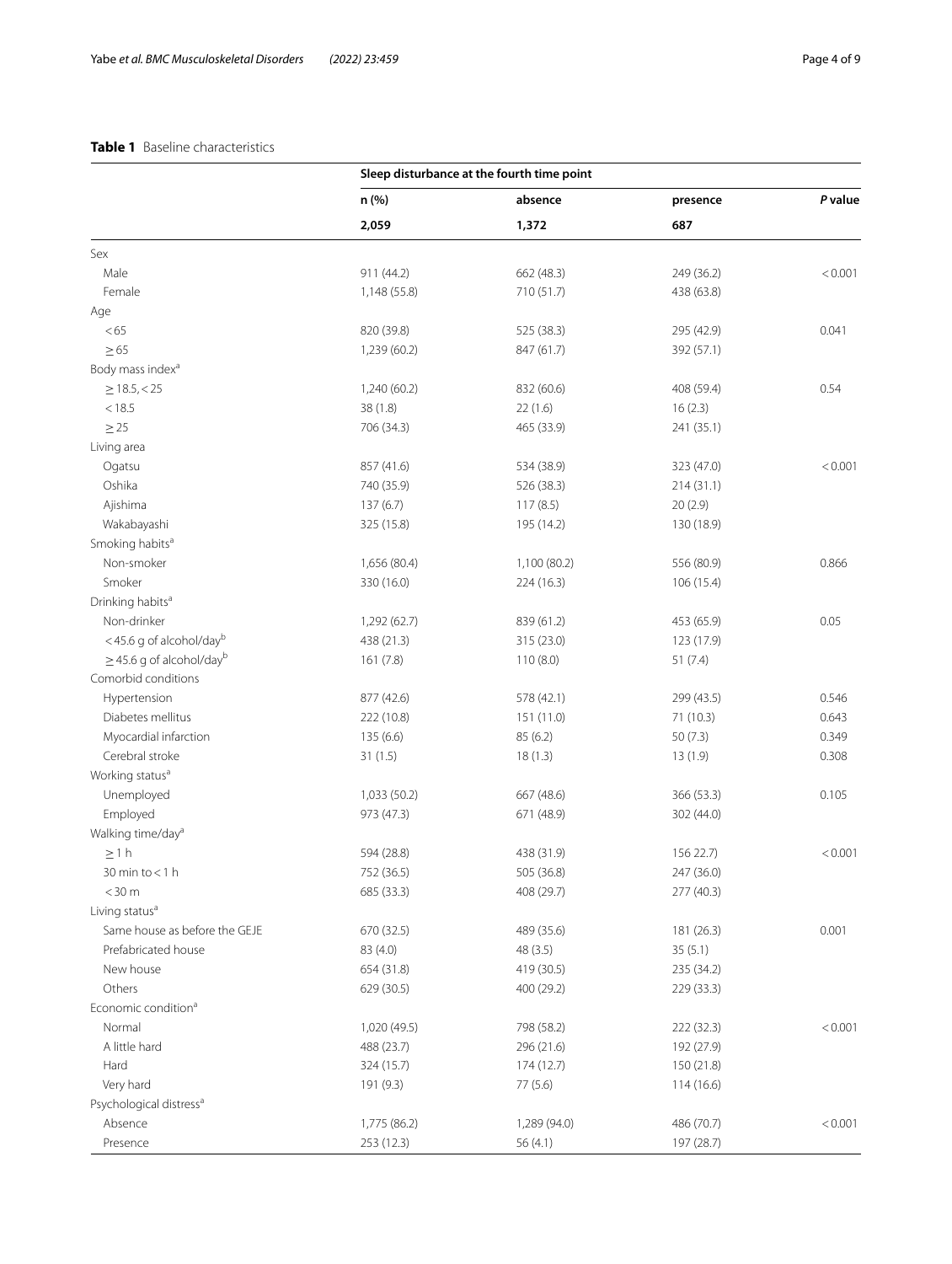#### **Table 1** (continued)

|                               | Sleep disturbance at the fourth time point |             |            |         |  |  |
|-------------------------------|--------------------------------------------|-------------|------------|---------|--|--|
|                               | n(%)                                       | absence     | presence   | P value |  |  |
|                               | 2.059                                      | 1,372       | 687        |         |  |  |
| Social isolation <sup>a</sup> |                                            |             |            |         |  |  |
| Absence                       | 1,454 (70.6)                               | 1,025(74.7) | 429 (62.4) | < 0.001 |  |  |
| Presence                      | 604 (29.3)                                 | 347(25.3)   | 257(37.4)  |         |  |  |

<sup>a</sup> Because each item has a limited number of respondents, the actual number is not necessarily in accordance with the total

 $^{\rm b}$  22.8 g of alcohol amount to 1 go or traditional unit of sake (180 ml), which also approximates to two glasses of wine (200 ml), or beer (500 ml) in terms of alcohol content. Categorical values are presented as numbers and percentage (%)

*GEJE* Great East Japan Earthquake

#### **Results**

The variables divided by sleep disturbances are shown in Table [1.](#page-3-0) At the fourth time point, 33.4% of the participants had sleep disturbances. The variables associated with sleep disturbance were sex, age, living area, walking time per day, living status, economic condition, psychological distress, and social isolation. The rate of neck pain at the fourth time point was 19.9% (410/2,059). Sleep disturbance was signifcantly associated with neck pain and adjusted OR (95% CI) in presence of sleep disturbance was 2.45 (1.91–3.15) when the absence of sleep disturbance was the reference. Furthermore, with a longer duration of sleep disturbance, the association between sleep disturbance and neck pain was stronger. Using the absence of sleep disturbance as the reference, adjusted ORs (95% CIs) were  $1.84$  (1.23–2.75) in " < 1 year", 2.41 (1.53– 3.81) in " $\geq$  1 year and < 2 years", and 2.80 (2.09–3.76) in " $\geq$  2 years" (*p* for trend < 0.001) (Table [2\)](#page-4-0). In the stratifed analyses, sleep disturbance was also signifcantly associated with neck pain in each subgroup, and the association was stronger as the duration of sleep disturbance increased. No signifcant multiplicative interaction was observed between sleep disturbance and age or sex (Tables [3](#page-5-0) and [4](#page-5-1)).

In participants without neck pain at the third time point, the rate of onset of neck pain at the fourth time point was  $10.6\%$  (174/1,647). Sleep disturbance at the third time point was signifcantly associated with the onset of neck pain at the fourth time point and adjusted OR (95% CI) in presence of sleep disturbance was 2.47 (1.72–3.55) when the absence of sleep disturbance was the reference. Moreover, with a longer duration of sleep disturbance, the association between sleep disturbance at the third time point and the onset of neck pain was stronger. Using the absence of sleep disturbance as the reference, adjusted ORs (95% CIs) were 1.86 (1.08–3.20) in "<1 year", 2.39 (1.22–4.70) in " $\geq$ 1 year

<span id="page-4-0"></span>

|  |  | Table 2 Association between sleep disturbance and neck pain |  |  |  |
|--|--|-------------------------------------------------------------|--|--|--|
|--|--|-------------------------------------------------------------|--|--|--|

|                      | Sleep disturbance at the fourth time point |            |                     |                          |                     |             |
|----------------------|--------------------------------------------|------------|---------------------|--------------------------|---------------------|-------------|
|                      | <b>Total</b>                               | Absence    | Presence            |                          |                     | P value     |
| Participants         | 2.059                                      | 1,372      | 687                 |                          |                     |             |
| Neck pain, n (%)     | 410 (19.9)                                 | 192 (14.0) | 218(31.7)           |                          |                     |             |
| Crude OR (95% CI)    |                                            | $1$ (Ref.) | $2.86(2.29 - 3.57)$ |                          |                     | < 0.001     |
| Adjusted OR (95% CI) |                                            | $1$ (Ref.) | $2.45(1.91 - 3.15)$ |                          |                     | < 0.001     |
|                      |                                            |            | duration            |                          |                     |             |
|                      |                                            |            | <1 year             | $\geq$ 1 year, < 2 years | $\geq$ 2 years      | P for trend |
| Participants         |                                            |            | 168                 | 109                      | 410                 |             |
| Neck pain, n (%)     |                                            |            | 43 (25.6)           | 34 (31.2)                | 141 (34.4)          |             |
| Crude OR (95% CI)    |                                            | $1$ (Ref.) | $2.11(1.45 - 3.09)$ | $2.79(1.81 - 4.30)$      | $3.22(2.50 - 4.16)$ | < 0.001     |
| Adjusted OR (95%CI)  |                                            | $1$ (Ref.) | $1.84(1.23 - 2.75)$ | $2.41(1.53 - 3.81)$      | $2.80(2.09 - 3.76)$ | < 0.001     |
|                      |                                            |            |                     |                          |                     |             |

Adjusted for sex, age, body mass index, living area, smoking habits, drinking habits, comorbid conditions, working status, walking time, living status, subjective economic condition, psychological distress, and social isolation

*OR* Odds ratio

*CI* Confdence interval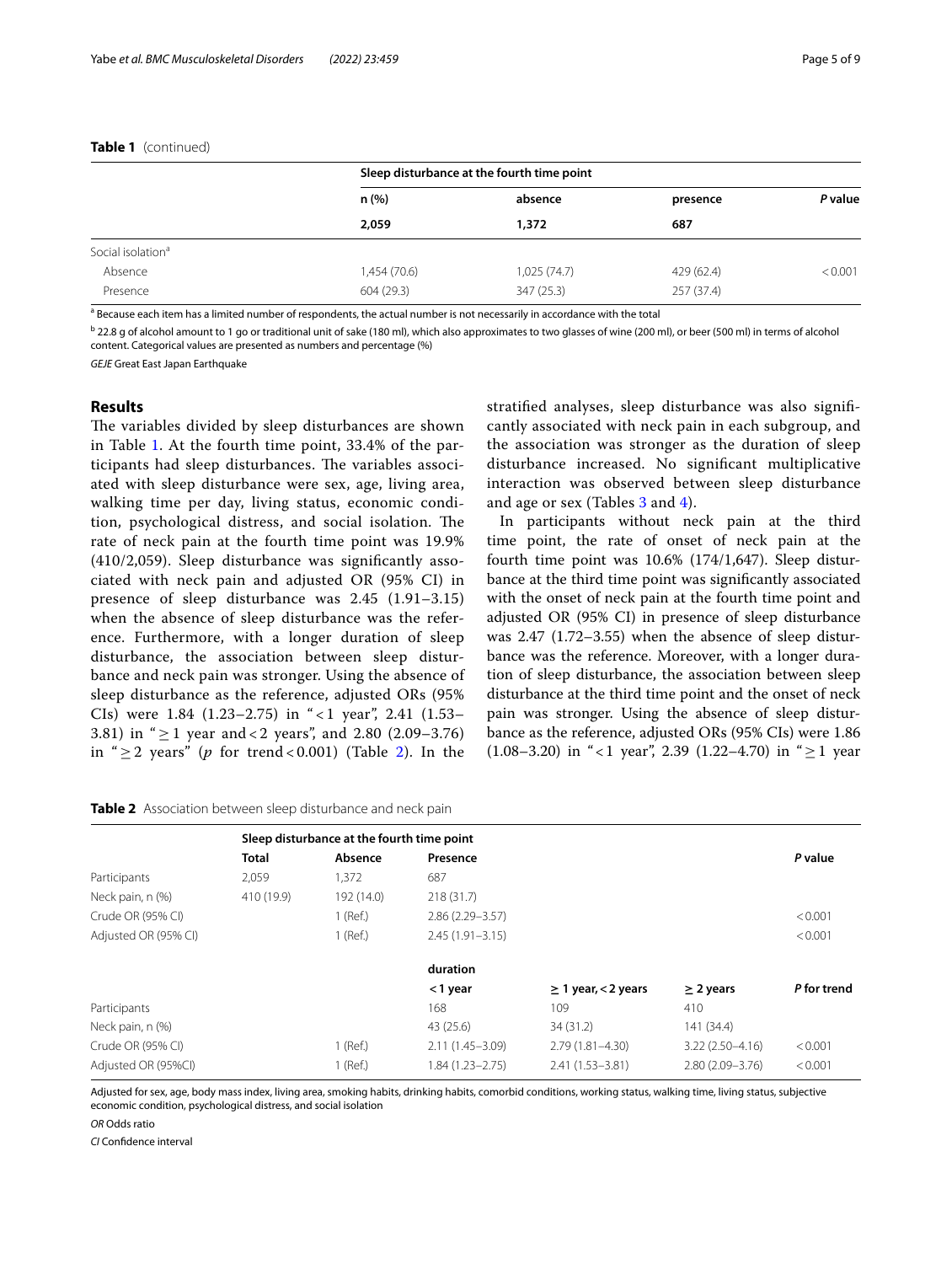#### <span id="page-5-0"></span>**Table 3** Stratifed analysis for age

|                     |              | Duration of sleep disturbance |                     |                     |                                 |             |
|---------------------|--------------|-------------------------------|---------------------|---------------------|---------------------------------|-------------|
|                     | <b>Total</b> | Absence                       | <1 year             | 1 year, < 2 years   | $\geq$ 2 years                  | P for trend |
| <65 years old       |              |                               |                     |                     |                                 |             |
| Participants        | 820          | 525                           | 80                  | 59                  | 156                             |             |
| Neck pain, n (%)    | 205(25.0)    | 89 (17.0)                     | 25(31.3)            | 24 (40.7)           | 67(42.9)                        |             |
| Adjusted OR (95%CI) |              | I (Ref.)                      | $2.14(1.21 - 3.80)$ | $2.95(1.58 - 5.50)$ | 3.16 (2.00-4.99)                | < 0.001     |
| $\geq$ 65 years old |              |                               |                     |                     |                                 |             |
| Participants        | 1.239        | 847                           | 88                  | 50                  | 254                             |             |
| Neck pain, n (%)    | 205(16.5)    | 103(12.2)                     | 18(20.5)            | 10(20.0)            | 74 (29.1)                       |             |
| Adjusted OR (95%CI) |              | 1 (Ref.)                      | 1.70 (0.94 - 3.07)  | $1.65(0.77 - 3.54)$ | $2.64(1.77 - 3.93)$             | < 0.001     |
|                     |              |                               |                     |                     | $P\text{-}$ interaction = 0.256 |             |

Adjusted for sex, body mass index, living area, smoking habits, drinking habits, comorbid conditions, working status, walking time, living status, subjective economic condition, psychological distress, and social isolation

*OR* Odds ratio

*CI* Confdence interval

#### <span id="page-5-1"></span>**Table 4** Stratifed analysis for sex

|                     |              | Duration of sleep disturbance |                     |                     |                          |             |
|---------------------|--------------|-------------------------------|---------------------|---------------------|--------------------------|-------------|
|                     | <b>Total</b> | Absence                       | <1 year             | 1 year, < 2 years   | $\geq$ 2 years           | P for trend |
| Male                |              |                               |                     |                     |                          |             |
| Participants        | 911          | 662                           | 67                  | 39                  | 143                      |             |
| Neck pain, n (%)    | 130 (14.3)   | 64(9.7)                       | 14(20.9)            | 10(25.6)            | 42 (29.4)                |             |
| Adjusted OR (95%CI) |              | 1 (Ref.)                      | $2.18(1.11 - 4.30)$ | $3.01(1.33 - 6.78)$ | 3.51 (2.08-5.93)         | < 0.001     |
| Female              |              |                               |                     |                     |                          |             |
| Participants        | 1.148        | 710                           | 101                 | 70                  | 267                      |             |
| Neck pain, n (%)    | 280 (24.4)   | 128 (18.0)                    | 29 (28.7)           | 24(34.3)            | 99 (37.1)                |             |
| Adjusted OR (95%CI) |              | 1 (Ref.)                      | 1.63 (0.98-2.71)    | $2.23(1.26 - 3.95)$ | $2.59(1.80 - 3.72)$      | < 0.001     |
|                     |              |                               |                     |                     | $P$ -interaction = 0.347 |             |

Adjusted for age, body mass index, living area, smoking habits, drinking habits, comorbid conditions, working status, walking time, living status, subjective economic condition, psychological distress, and social isolation

#### *OR* Odds ratio

*CI* Confdence interval

and<2 years", and 3.00 (1.94–4.65) in "≥2 years" (*p* for trend <  $0.001$ ) (Table  $5$ ).

# **Discussion**

The present study revealed that sleep disturbance was signifcantly associated with neck pain, which was stronger with a longer duration of sleep disturbance. Furthermore, preceding sleep disturbance was signifcantly associated with the onset of neck pain, and the association was stronger as the duration of sleep disturbance increased.

Nowadays, an increasing number of reports have shown an association between sleep disturbance and pain, which is observed in several types of pain, such as fbromyalgia, rheumatoid arthritis, orofacial pain, and low back pain [\[10,](#page-7-6) [11](#page-7-17), [32](#page-8-9), [33](#page-8-10)]. Regarding neck pain, although the number of reports is few, some authors have also shown an association with sleep disturbance. Artner et al. reported that approximately 41% of people with neck pain presented with sleep disturbance [\[13](#page-7-8)].

Kovacs et al. showed that improvement of neck pain was poorer in patients with sleep disturbance than in those without sleep disturbance  $[15]$  $[15]$ . The present study reported that people with sleep disturbance had a signifcantly higher rate of neck pain than those without sleep disturbance, which also indicated the signifcant association between sleep disturbance and neck pain. In addition, Valenza et al. showed that the intensity of neck pain was higher with worse sleep quality, which implied that the association between sleep disturbance and neck pain was dose-dependent. We hypothesised that the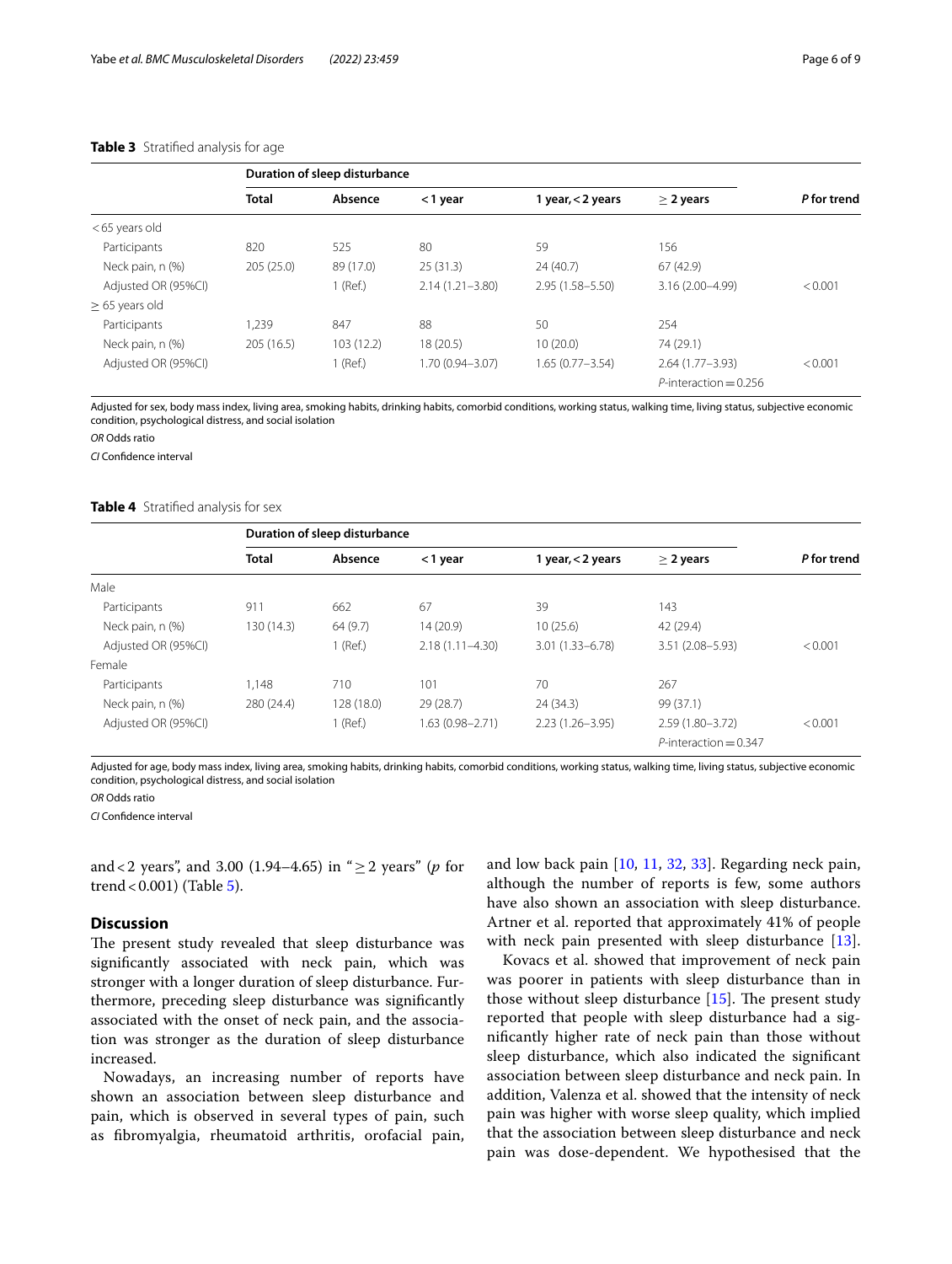|                                                        |              | Sleep disturbance at the third time point |                     |                                         |                     |             |
|--------------------------------------------------------|--------------|-------------------------------------------|---------------------|-----------------------------------------|---------------------|-------------|
|                                                        | <b>Total</b> | Absence                                   | Presence            |                                         |                     | P value     |
| Participants without neck pain at the third time point | 1,647        | 1,178                                     | 469                 |                                         |                     |             |
| Onset of neck pain at the fourth time point, n (%)     | 174(10.6)    | 88 (7.5)                                  | 86 (18.3)           |                                         |                     |             |
| Crude OR (95% CI)                                      |              | $1$ (Ref.)                                | $2.78(2.02 - 3.83)$ |                                         |                     | < 0.001     |
| Adjusted OR (95%CI)                                    |              | 1 (Ref.)                                  | $2.47(1.72 - 3.55)$ |                                         |                     | < 0.001     |
|                                                        |              |                                           | duration            |                                         |                     |             |
|                                                        |              |                                           | <1 year             | $\geq$ 1 year, < 2 years $\geq$ 2 years |                     | P for trend |
| Participants without neck pain at the third time point |              |                                           | 142                 | 75                                      | 252                 |             |
| Onset of neck pain at the fourth time point, n (%)     |              |                                           | 21(14.8)            | 13 (17.3)                               | 52(20.6)            |             |
| Crude OR (95% CI)                                      |              | 1 (Ref.)                                  | 2.15 (1.29 - 3.59)  | $2.60(1.38 - 4.91)$                     | $3.22(2.21 - 4.68)$ | < 0.001     |
| Adjusted OR (95%CI)                                    |              | 1 (Ref.)                                  | 1.86 (1.08-3.20)    | $2.39(1.22 - 4.70)$                     | $3.00(1.94 - 4.65)$ | < 0.001     |

#### <span id="page-6-0"></span>**Table 5** Association between preceding sleep disturbance and onset of neck pain

Adjusted for sex, age, body mass index, living area, smoking habits, drinking habits, comorbid conditions, working status, walking time, living status, subjective economic condition, psychological distress, and social isolation

*OR* Odds ratio

*CI* Confdence interval

duration of sleep disturbance was associated with neck pain, which has not been reported to date. The results of this study clearly showed that the rate of neck pain was higher with a longer duration of sleep disturbance. Although the efect of the duration of sleep disturbance on pain has been rarely investigated, some studies have shown that the association is stronger with the increased duration or frequency of sleep disturbance among people with fbromyalgia or low back pain [[34–](#page-8-11)[36\]](#page-8-12). Sleep disturbance is associated with neck pain, and long-lasting sleep disturbance is considered to strengthen the association. Further, the stratifed analyses also showed that the association between sleep disturbance and neck pain was signifcant, and the association was stronger as the duration of sleep disturbance was longer in each group, which indicated the robustness of the results in this study.

Regarding the association between sleep disturbance and pain, their bidirectional efect has been reported [[32\]](#page-8-9). A previous study reported that preceding musculoskeletal pain including neck pain was associated with the onset of sleep disturbance [\[19](#page-7-13)]. Conversely, some longitudinal studies have reported that preceding sleep disturbance is associated with the onset of musculoskeletal pain [[34,](#page-8-11) [37\]](#page-8-13), which has also been reported after natural disasters [\[38](#page-8-14)–[40\]](#page-8-15). Regarding neck pain, a few reports have shown the efect of sleep disturbance on neck pain in longitudinal studies [[16,](#page-7-12) [18\]](#page-7-9). Rasmussen et al. showed that sleep disturbance was associated with neck pain four years later among the working-age population, and the association was stronger along with worse sleep disturbance  $[16]$  $[16]$ . Mork et al. also reported that sleep disturbance was associated with neck pain 10 years later among the general population and the rate of neck pain was higher among people with more frequent sleep disturbance  $[18]$  $[18]$ . The present study assessed the people without neck pain at baseline, which could indicate that preceding sleep disturbance was signifcantly associated with the onset of neck pain 1 year later among people after a natural disaster. In addition, the association was stronger as the duration of sleep disturbance increased. Experimental human and animal studies indicated that sleep disturbance changed the descending pain inhibitory control system and prevented the analgesic action of endogenous opioids, which resulted in a reduction in the pain perception threshold  $[10, 32, 41]$  $[10, 32, 41]$  $[10, 32, 41]$  $[10, 32, 41]$  $[10, 32, 41]$ . This effect is considered to be stronger with worse or longer sleep disturbance. The present study showed that sleep disturbance afected the onset of neck pain in a dose-dependent manner. Clinicians should consider this association to efectively treat patients with neck pain.

The present study had some limitations. First, we did not have data on people who did not participate in this study. Second, the previous history and intensity of neck pain, and self-reported disability due to neck pain were not assessed. These information are important to define neck pain and its severity more accurately and should be investigated to assess the association between sleep disturbance and neck pain in future studies. Finally, the participants of the present study were people living in disaster-stricken areas after the GEJE; thus, the generalisability of the results of this study may not be fully applicable.

In conclusion, sleep disturbance was associated with neck pain among people living in disaster-afected areas after the GEJE, and the association was stronger as the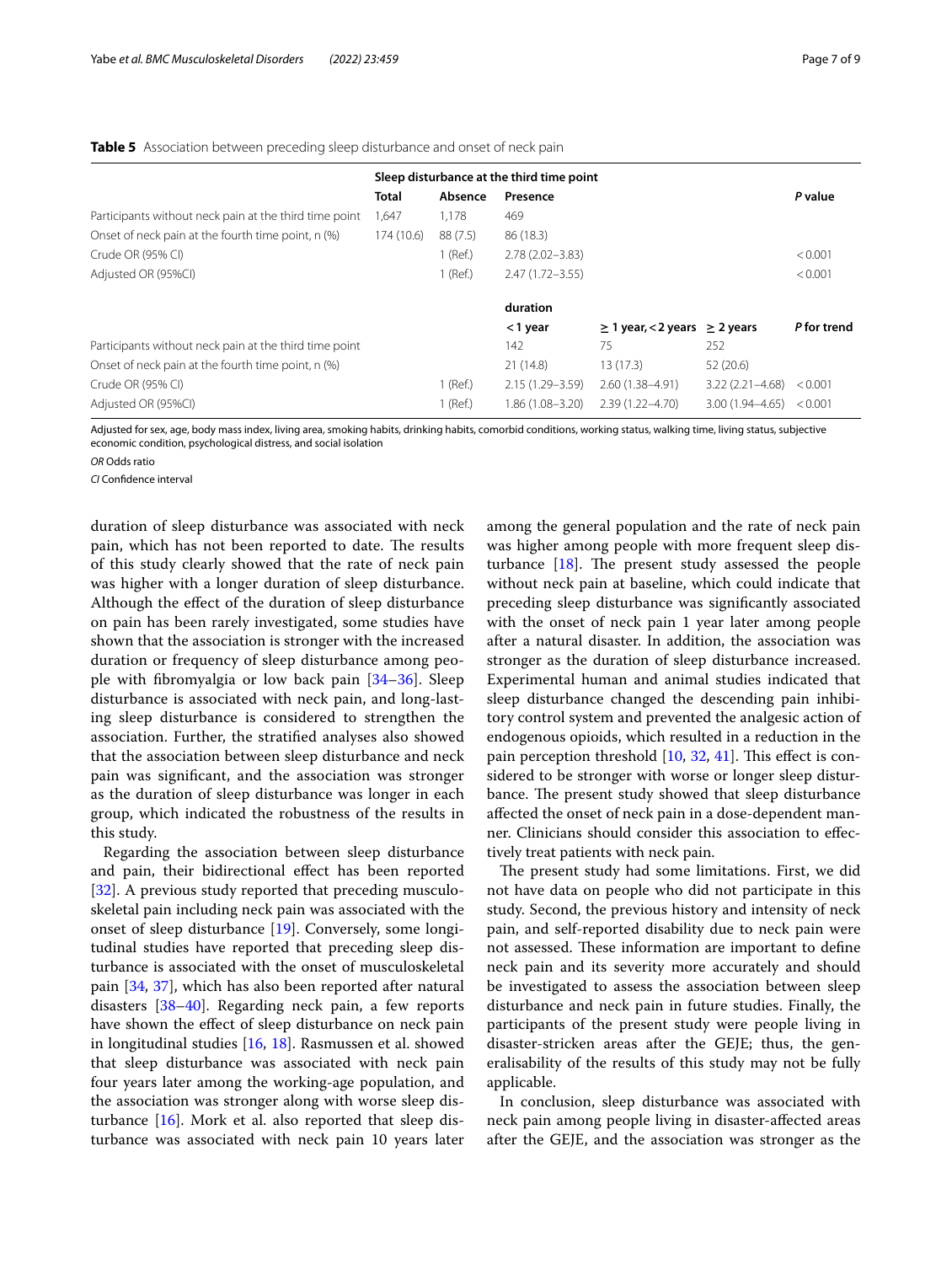duration of sleep disturbance increased. Furthermore, preceding sleep disturbance was associated with the onset of neck pain, and the efect was stronger with longer durations of sleep disturbance.

#### **Abbreviations**

GEJE: Great East Japan Earthquake; OR: Odds ratio; 95% CI: 95% Confidence interval; AIS: Athens Insomnia Scale; K6: Kessler Psychological Distress Scale-6; LSNS-6: Lubben Social Network Scale-6.

#### **Acknowledgements**

This study was supported by Health Sciences Research Grant for Health Services (H23-Tokubetsu-Shitei-002, H24-Kenki-Shitei-002, H25-Kenki-Shitei-002 (Fukko)), Ministry of Health, Labour and Welfare, Japan, and Grant-in-Aid for Scientifc Research (A; 21H04845) from Japan Society for the Promotion of Science.

#### **Authors' contributions**

YY, YH, and IT contributed to the design of the study. TS, YS, MT, and SY were responsible for data collection and supervised the study. YY and TS performed statistical analysis. YY and YH wrote the manuscript. YS, MT, YS, and IT helped to analyze the data and draft the manuscript. The author(s) read and approved the fnal manuscript.

#### **Funding**

Not applicable.

#### **Availability of data and materials**

The datasets used and/or analysed during the current study are available from the corresponding author on reasonable request.

#### **Declarations**

#### **Ethics approval and consent to participate**

This study was approved by the institutional review board of Tohoku University Graduate school of Medicine (approval number: 201192). Written informed consent was obtained from all the participants. All methods were performed in accordance with the relevant guidelines and regulations.

#### **Consent for publication**

Not applicable.

#### **Competing interests**

The authors declare no confict of interest.

#### **Author details**

<sup>1</sup> Department of Orthopaedic Surgery, Tohoku University School of Medicine, 1-1 Seiryo-machi, Aoba-ku, Sendai, Miyagi 980-8574, Japan. <sup>2</sup>Division of Epidemiology, Department of Health Informatics and Public Health, Tohoku University Graduate School of Public Health, 2-1 Seiryo-machi, Aoba-ku, Sendai, Miyagi 980-8575, Japan. <sup>3</sup>Department of Nursing, Faculty of Health Science, Tohoku Fukushi University, 1-8-1 Kunimi, Aoba-ku, Sendai, Miyagi 981-8522, Japan.

# Received: 11 March 2022 Accepted: 9 May 2022 Published online: 16 May 2022

#### **References**

- <span id="page-7-0"></span>1. Bohman T, Bottai M, Björklund M. Predictive models for short-term and long-term improvement in women under physiotherapy for chronic disabling neck pain: a longitudinal cohort study. BMJ Open. 2019;9(4):e024557.
- <span id="page-7-1"></span>2. Pernold G, Mortimer M, Wiktorin C, Tornqvist EW, Vingård E. Neck/ shoulder disorders in a general population. Natural course and
- <span id="page-7-2"></span>3. Tsunoda D, Iizuka Y, Iizuka H, Nishinome M, Kobayashi R, Ara T, Yamamoto A, Takagishi K. Associations between neck and shoulder pain (called katakori in Japanese) and sagittal spinal alignment parameters among the general population. J Orthop Sci. 2013;18(2):216–9.
- <span id="page-7-3"></span>4. Côté P, Cassidy JD, Carroll LJ, Kristman V. The annual incidence and course of neck pain in the general population: a population-based cohort study. Pain. 2004;112(3):267–73.
- <span id="page-7-4"></span>5. Hallman DM, Rasmussen CDN, Jørgensen MB, Holtermann A. Time course of neck-shoulder pain among workers: A longitudinal latent class growth analysis. Scand J Work Environ Health. 2018;44(1):47–57.
- 6. Christensen JO, Knardahl S. Time-course of occupational psychological and social factors as predictors of new-onset and persistent neck pain: a three-wave prospective study over 4 years. Pain. 2014;155(7):1262–71.
- 7. Hill J, Lewis M, Papageorgiou AC, Dziedzic K, Croft P. Predicting persistent neck pain: a 1-year follow-up of a population cohort. Spine (Phila Pa 1976). 2004;29(15):1648–54.
- 8. Kim R, Wiest C, Clark K, Cook C, Horn M. Identifying risk factors for frst-episode neck pain: A systematic review. Musculoskeletal Sci Pract. 2018;33:77–83.
- <span id="page-7-5"></span>9. Kazeminasab S, Nejadghaderi SA, Amiri P, Pourfathi H, Araj-Khodaei M, Sullman MJM, Kolahi AA, Safri S. Neck pain: global epidemiology, trends and risk factors. BMC Musculoskelet Disord. 2022;23(1):26.
- <span id="page-7-6"></span>10. Diaz-Piedra C, Di Stasi LL, Baldwin CM, Buela-Casal G, Catena A. Sleep disturbances of adult women sufering from fbromyalgia: a systematic review of observational studies. Sleep Med Rev. 2015;21:86–99.
- <span id="page-7-17"></span>11. Finan PH, Goodin BR, Smith MT. The association of sleep and pain: an update and a path forward. J Pain. 2013;14(12):1539–52.
- <span id="page-7-7"></span>12 Grifn SC, Ravyts SG, Bourchtein E, Ulmer CS, Leggett MK, Dzierzewski JM, Calhoun PS. Sleep disturbance and pain in U.S. adults over 50: evidence for reciprocal, longitudinal effects. Sleep Med. 2021;86:32-9.
- <span id="page-7-8"></span>13. Artner J, Cakir B, Spiekermann JA, Kurz S, Leucht F, Reichel H, Lattig F. Prevalence of sleep deprivation in patients with chronic neck and back pain: a retrospective evaluation of 1016 patients. J Pain Res. 2013;6:1–6.
- 14. Kim SH, Lee DH, Yoon KB, An JR, Yoon DM. Factors Associated with Increased Risk for Clinical Insomnia in Patients with Chronic Neck Pain. Pain Physician. 2015;18(6):593–8.
- <span id="page-7-11"></span>15. Kovacs FM, Seco J, Royuela A, Melis S, Sánchez C, Díaz-Arribas MJ, Meli M, Núñez M, Martínez-Rodríguez ME, Fernández C, et al. Patients with neck pain are less likely to improve if they experience poor sleep quality: a prospective study in routine practice. Clin J Pain. 2015;31(8):713–21.
- <span id="page-7-12"></span>16. Rasmussen-Barr E, Grooten WJ, Hallqvist J, Holm LW, Skillgate E. Are job strain and sleep disturbances prognostic factors for neck/shoulder/ arm pain? A cohort study of a general population of working age in Sweden. BMJ Open. 2014;4(7):e005103.
- <span id="page-7-10"></span>17. Valenza MC, Valenza G, González-Jiménez E, De-la-Llave-Rincón AI, Arroyo-Morales M, Fernández-de-Las-Peñas C. Alteration in sleep quality in patients with mechanical insidious neck pain and whiplashassociated neck pain. Am J Phys Med Rehabil. 2012;91(7):584–91.
- <span id="page-7-9"></span>18. Mork PJ, Vik KL, Moe B, Lier R, Bardal EM, Nilsen TI. Sleep problems, exercise and obesity and risk of chronic musculoskeletal pain: the Norwegian HUNT study. Eur J Public Health. 2014;24(6):924–9.
- <span id="page-7-13"></span>19. Yabe Y, Hagiwara Y, Sekiguchi T, Sugawara Y, Tsuchiya M, Koide M, Itaya N, Yoshida S, Sogi Y, Yano T, et al. Higher Incidence of Sleep Disturbance among Survivors with Musculoskeletal Pain after the Great East Japan Earthquake: A Prospective Study. Tohoku J Exp Med. 2018;244(1):25–32.
- <span id="page-7-14"></span>20. Ishigaki A, Higashi H, Sakamoto T, Shibahara S. The Great East-Japan Earthquake and devastating tsunami: an update and lessons from the past Great Earthquakes in Japan since 1923. Tohoku J Exp Med. 2013;229(4):287–99.
- <span id="page-7-15"></span>21. Yabe Y, Hagiwara Y, Sekiguchi T, Sugawara Y, Tsuchiya M, Yoshida S, Onoki T, Takahashi T, Iwatsu J, Tsuji I. The 5-Year Course of Neck Pain Among Natural Disaster Survivors: The Association of Prior Neck Pain with New Episodes of Neck Pain. Pain Med. 2022;23(4):635–41.
- <span id="page-7-16"></span>22. Sekiguchi T, Hagiwara Y, Sugawara Y, Tomata Y, Tanji F, Watanabe T, Yabe Y, Koide M, Itaya N, Itoi E, et al. Infuence of subjective economic hardship on new onset of neck pain (so-called: katakori) in the chronic